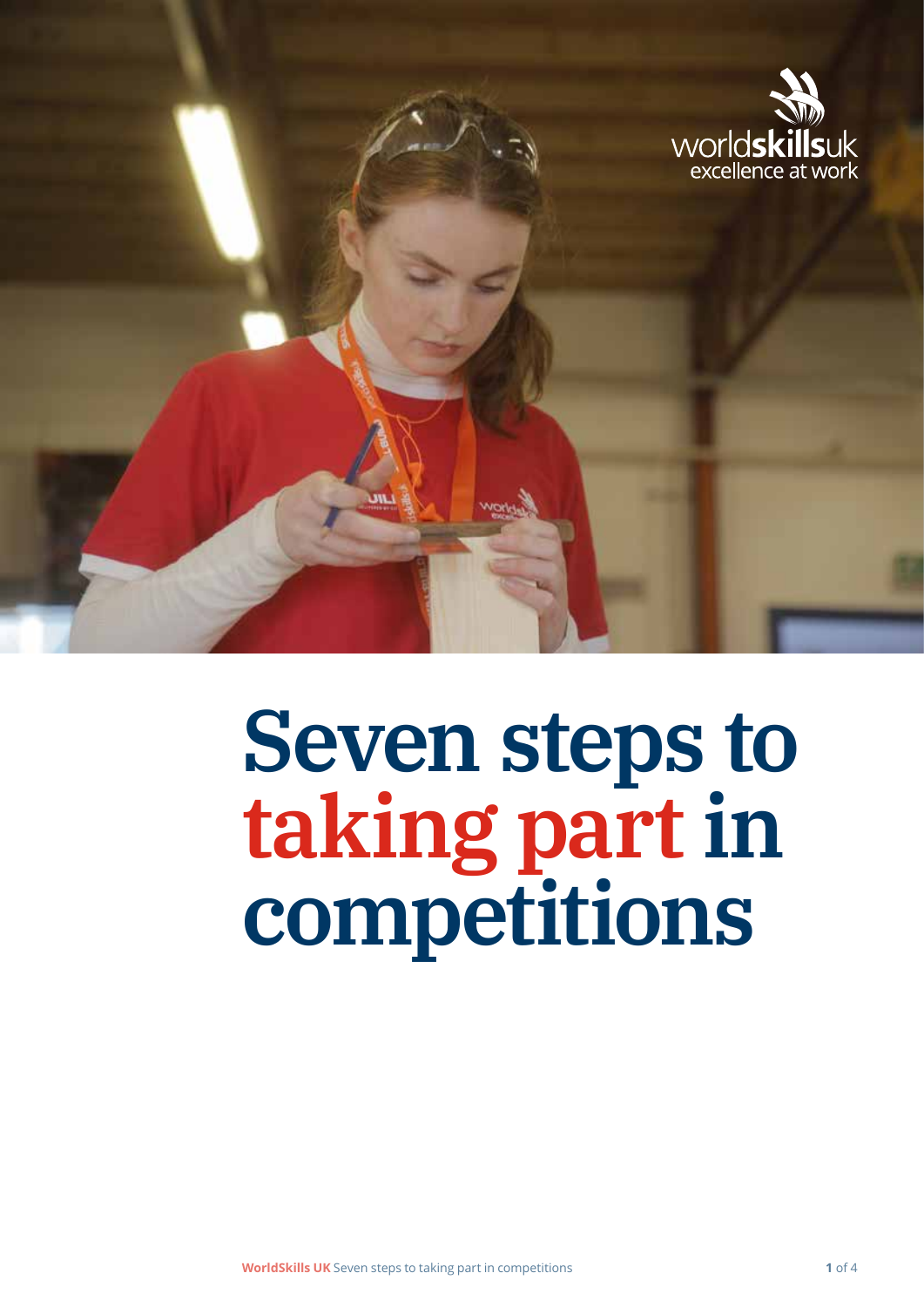# **Find your shining stars**

WorldSkills UK Competitions bring together students and apprentices from around the UK to compete to be the best in their chosen skill, first in national competitions and then as part of Team UK in international skills competitions. Skills competitions provide employers, colleges and independent training providers with a proven method of upskilling and developing young people from all backgrounds and all abilities.

# **Seven steps to taking part in WorldSkills UK Competitions**

- **1. Find your shining stars:** Use our practical guidance and tools, downloadable from our website, to run competition activity as part of your teaching and learning programme.
- **2. Express your interest:** Visit our website and sign up to keep informed of current developments and ongoing tips on embedding skills competitions.
- **3. Be prepared to register:** Formally enter the competitions from early 28 February 2022.
- **4. Support your students:** Prepare students to take part in competition by developing their technical and mental skills so they can compete at their best, there are lots of tools and resources available online to help you.
- **5. Ready, steady, compete:** If your learners have made it through the passive stage to the National Qualifiers, they will be competing anytime between April and June 2022. All competitors receive certification for their achievements at the qualifiers.
- **6. Finalists announced:** From July 2022 we will verify the results of all the competitions and invite the highest performers from the National Qualifiers to WorldSkills UK LIVE to compete in the UK National Finals in November 2022.
- **7. Celebrating success:** At our awards ceremony we will celebrate all finalists and those that are successful will receive an award. All finalists receive certification for their achievements.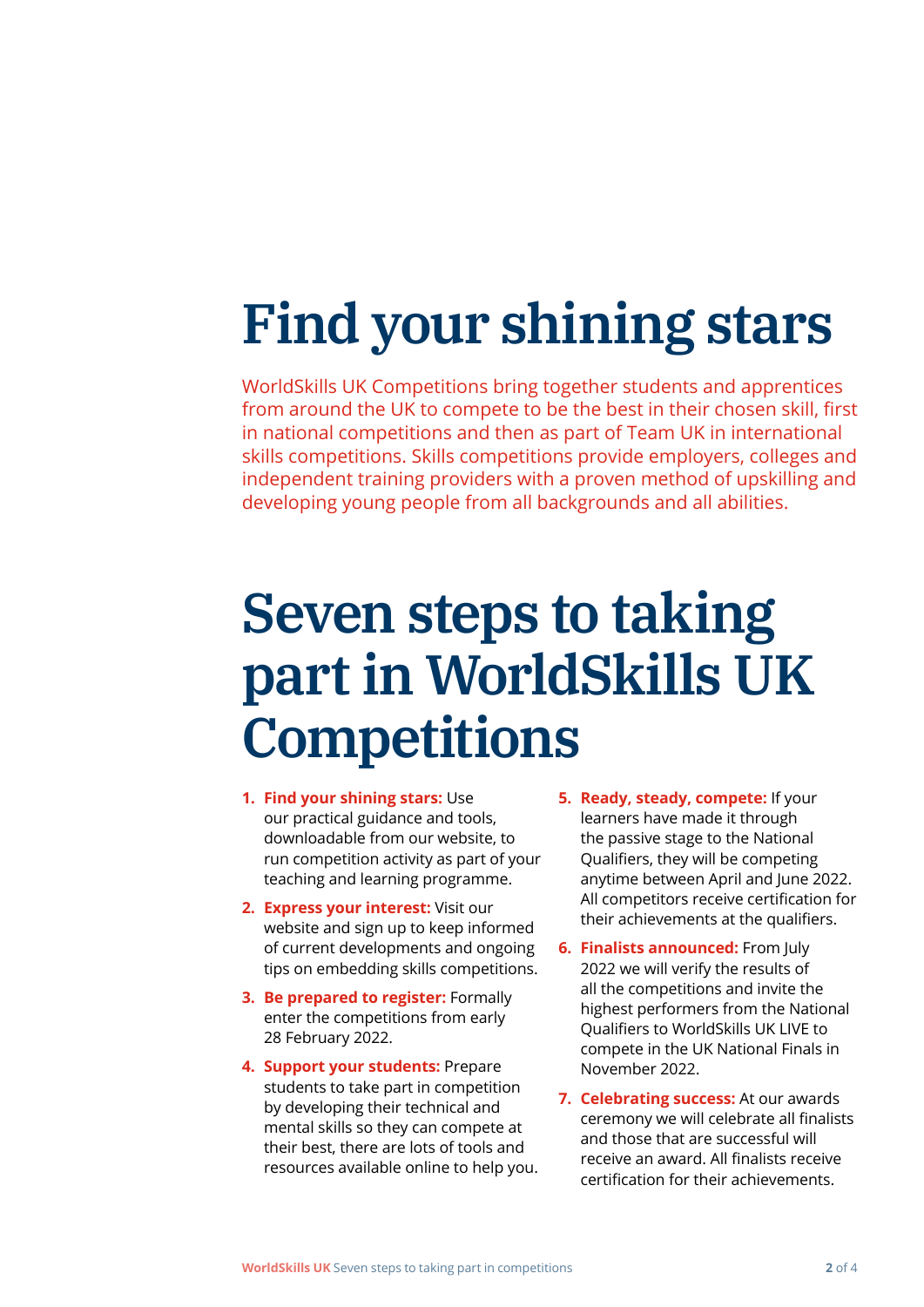## **Frequently asked questions**

#### What skills competitions do you run?

We offer a range of skills competitions across Engineering & Technology; Digital, Business & Creative; Health, Hospitality & Lifestyle and Construction & Infrastructure. Visit our website for further information.

#### Who runs the competitions?

We guarantee the integrity of skills competitions delivered on our behalf by our Competition Organising Partners across education and industry; representing over 60 skills that lead to over 300 qualifying events each year, culminating in a National Final.

#### What is the entry criteria?

For each skills competition there is an entry requirement, this is outlined on each skills competition web page. It will outline the minimum or maximum level of attainment and the core competencies the participant needs to have in order to be able to fully participate in the competition.

#### Is there a cost to participate?

WorldSkills UK Competitions are free to enter and are a great tool to help bring learning to life.

Depending on how far in the journey your students and apprentices reach, there may be costs involved that could include support activity to practise and prepare, the costs of transport to and from National Qualifiers, in addition to staff time.

#### How do I take part?

To take part in WorldSkills Competitions, apprentices and students must be entered online by their college, training provider or employer on the WorldSkills UK website.

#### What I should I do between now and registrations opening?

We encourage you to sign up and express your interest in WorldSkills UK Competitions so we can keep you updated on latest news. In the meantime, visit our website for tools developed by our Competition Organising Partners to help train and prepare your students and apprentices for competition.

#### What happens after I've entered a competition online?

All potential competitors will be invited to participate in an initial assessment referred to as a passive stage where they will be expected to prepare a submission for entry or, participate in an online test.

If successful, invitations will be sent to competitors from our organising partners to participate in a National Qualifier. Qualifiers can take place digitally or anywhere in the UK and our Competition Organising Partners will do their best to allocate competitors to the nearest location.

Following the Qualifiers, those with the highest scores are invited to compete at the National Finals at WorldSkills UK LIVE, the UK's largest skills, apprenticeship and careers event.

If competitors have met age eligibility criteria and the performance benchmark they could be invited to join Squad UK and be on the way to represent the UK in international competition in Lyon 2024, providing they have entered a skill that leads to WorldSkills. Shortlisted participants will be informed following WorldSkills UK LIVE 2022.